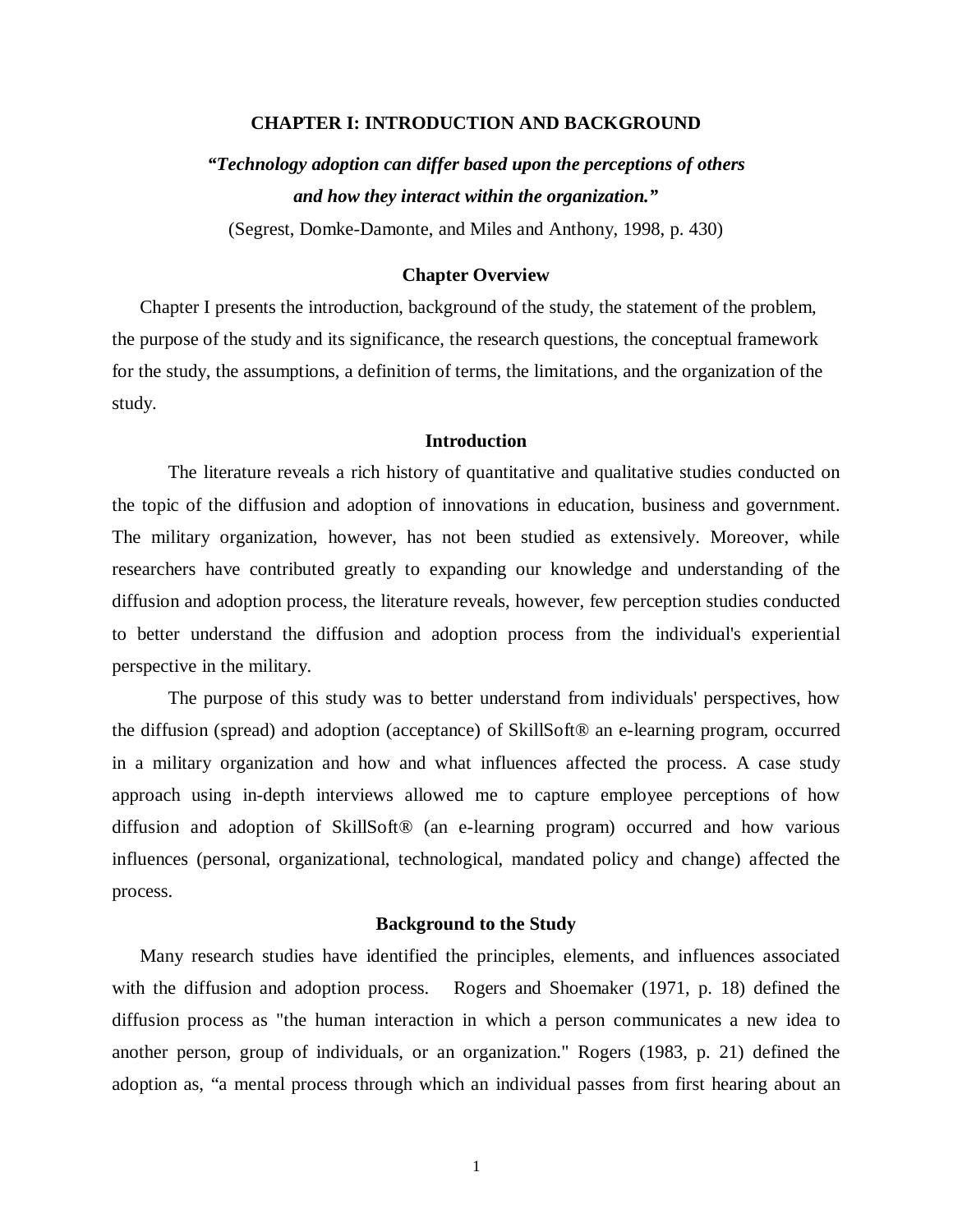innovation to final adoption. Rogers (1983) and Weinstein (1981) identified the characteristics of innovation and how an innovation's "relative advantage, compatibility, complexity, trialability, and observability" could affect adoption. Studies by Rogers and Agarwala-Rogers (1976) and Schein (1985) demonstrated how the organizational climate affects the adoption process. Rogers (1983, p. 6) found that, "Uncertainty, and the new users' desire to reduce this uncertainty causes them to seek out new information, as part of the individual's innovative decision-making process." Rogers (1962), Schein (1992) and Sherry (1997/98) identified influences that might be considered when diffusing and adopting technology. These factors include user characteristics of motivation, need for control, sense of self-sufficiency, user's attitudes and concerns as well as fears or uncertainties which are not predictable, organizational factors of culture, organizational structure, leadership, the organizational policies and procedures, technology factors of observable benefit, relative advantage, complexity, compatibility, trialability, and observability.

Garvin (2000), and Senge (1990) have used diffusion and adoption theory to better understand how to effectively diffuse technology and promote learning within organizations. I also used diffusion and adoption theory as a lens through which to better understand the movement of technology (i.e. an e-learning program called SkillSoft®) through the organization, but focused on the unexplored aspect of the participant's perspective of their experience with the process.

On the following pages, a brief background history of distance learning in the military is presented which is followed by an explanation of the specific practical problem that precipitated this study.

## *Brief History of Distance Learning use in the Military*

The United States military has made a commitment to use distance learning alternatives to train and to educate its personnel because they are deployed around the world. The military has a long history of using distance learning and distance learning technologies. The military's use of distance learning programs began in the 1940s with print-based correspondence courses and continued through the use of television courses in the 1950s. The Air Force Institute of Technology initiated the use of interactive distance learning programs in 1973, and the military's use of distance learning continues today. Among the distance learning methods employed by the military are United States Army systems for the development, delivery, and evaluation of training courses operated within the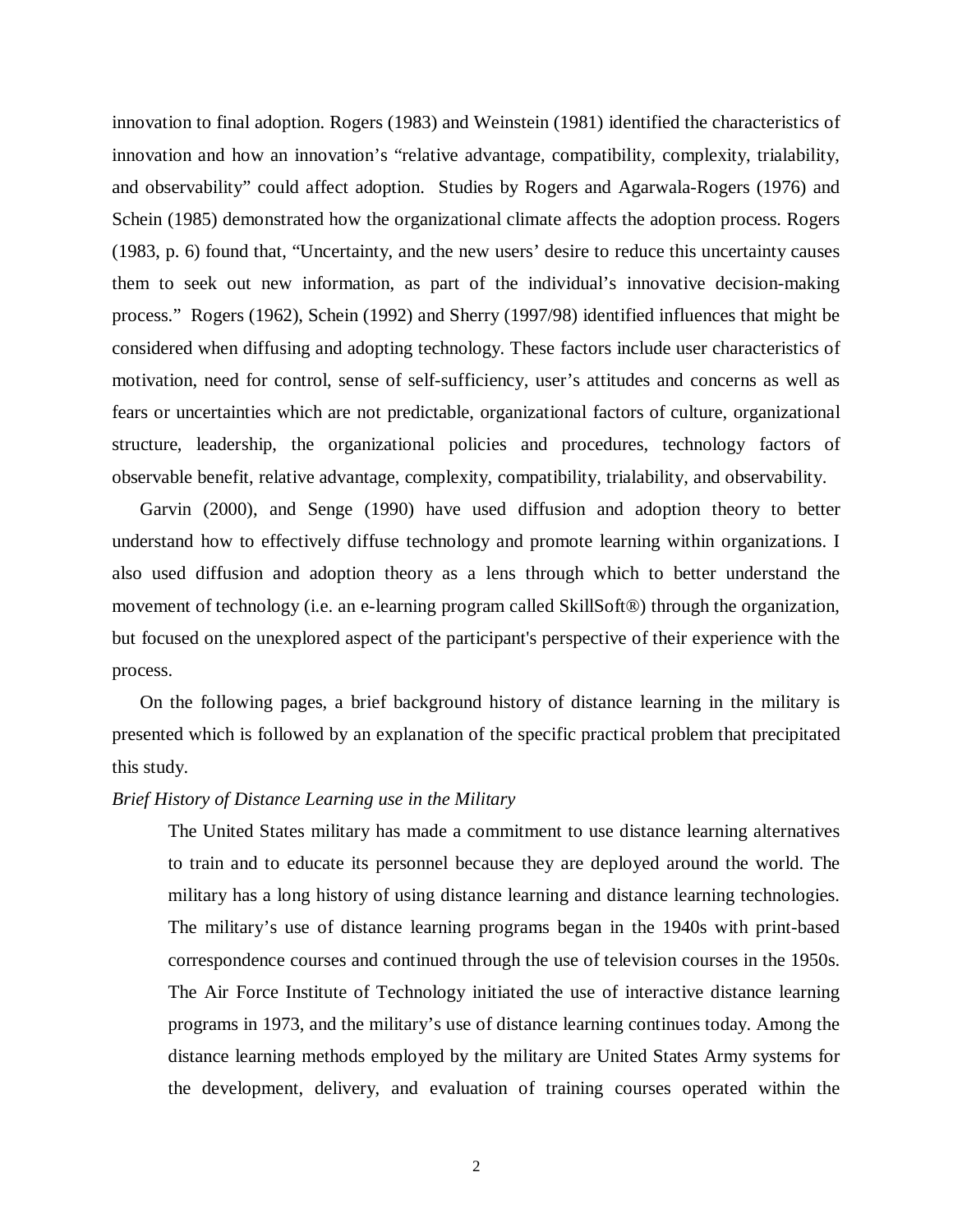TeleTraining Network, the Army Logistics Management Center, and Asynchronous Computer Conferencing, a computer-based delivery system for distance learning (Barry & Runyan, 1995, pp. 38-39).

## *The Military Organization Studied*

The agency studied is headquartered in the United States. Agency offices are located in the Midwest, on the East Coast, and overseas. The agency's mission is to support combat commands in planning, synchronizing, and executing information operations (IO). The agency accomplishes this mission by providing IO planning, vulnerability assessments, and strategies for protecting the military's information systems.

IO is a new discipline in the military, and its doctrine, tactics, techniques, procedures, and training requirements are evolving. IO tasks require the use of multiple skill sets. IO skill sets are interdisciplinary in nature, incorporating expertise in combat arms, intelligence, computer networking and security, special operations, civil affairs, public relations, and psychological operations. The skill sets of the agency's personnel tend to be technical rather than administrative. The agency's training program is organized to provide the basic, advanced, and specialty skills sets required depending on the individual's training plan. A combination of training opportunities and field experience is required for an employee to become a qualified IO subject matter expert.

The agency is more of an operational unit (i.e., it deploys specialized teams in support of field commanders). The agency deploys teams worldwide to support its mission. The agency's organizational structure is hierarchical. The Commander has the rank of Colonel. His deputy is a GS-15, the highest pay grade for a civilian government employee who is not a member of the Senior Executive Service. The Division Chiefs are all Lieutenant Colonels. The communication channels are both formal and informal. The formal communications channels consist of traditional leader-to-leader, leader-to-subordinate, and higher-to-lower channels. In addition, there is informal peer-to-peer communication. Decision-making is delegated to Division and Branch Chiefs to better support the operational tempo (optempo) of the organization. Optempo is defined as the constant flow of work coming into an organization that is above what would be considered normal. This unit had a high operational tempo before September 11, 2001, but that optempo intensified considerably after the terrorist attacks on the United States.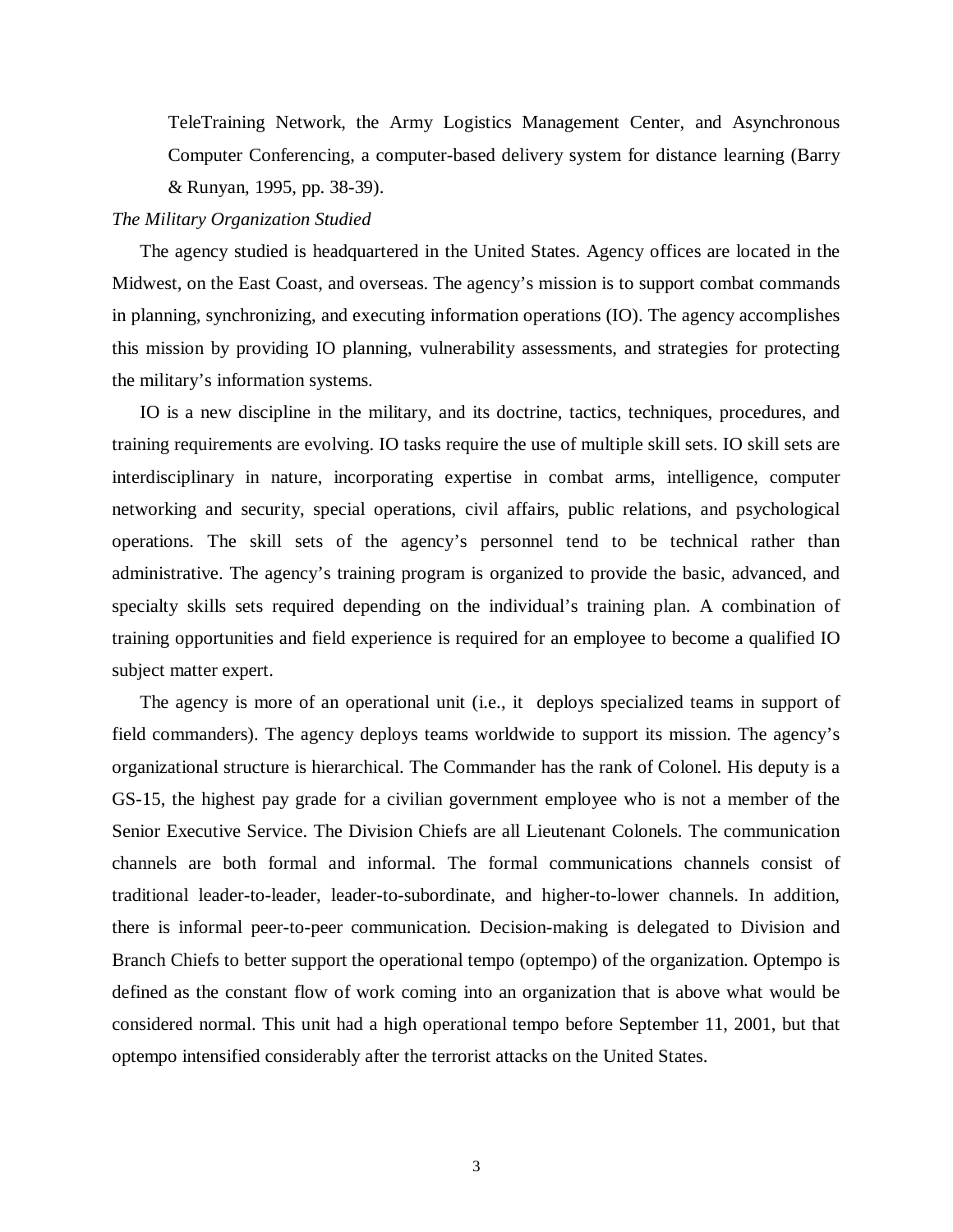#### *Demographics of Personnel*

Employees in this agency hold a variety of traditional military ranks and government civilian grades with contractors also being part of the mix of employees (Data derived from the agency's manning chart). Military ranks range from Enlisted E-4 to Officer 06. Civilian grades range from GS-7 to GS-15. Most employees are senior in grade and have many years of experience. The personnel mix of employees consists of approximately 33% military (officer and enlisted), 33% government civilians, and 33% contractors. Since the contractors were not authorized access to SkillSoft and not issued a User ID or password, then they were excluded from this study. So, for purposes of this study, the study population consisted of 176 personnel of whom approximately 50% are military personnel and 50% are civilian employees.

The youngest employee is 20 years old; the oldest is 60 based my findings. The level of education ranges from high school graduates to Ph.Ds. The skills required are primarily high tech and multidisciplinary in nature. Certain skill sets are unique to this organization and not found in the traditional military or civilian workforce. Employees are required to continually update their skills, and the focus of their professional development is on improving their job-related skills.

## *Sequence of Events*

In the summer of 2000, the Commander of the military agency decided to introduce SkillSoft (an e-learning product), as a cost-effective way to meet employees' training requirements. SkillSoft Corporation offers a suite of courses, which feature lessons in communication, management, writing, team building, and financial affairs. The SkillSoft® program can provide professional development training to employees worldwide. Users can access these lessons from home or work through a Website or via an employee Intranet. See Appendix A for a listing of SkillSoft® courses.

The introduction of SkillSoft® marked the first time that military and civilian employees were asked to use an e-learning product for training. Management perceived that SkillSoft® was an innovation for the organization since this particular e-learning product had not been used on an agency-wide basis before. According to interviews with management, the intended audience for SkillSoft® was military personnel and civilian employees of the organization since contractors were not authorized to use it.

SkillSoft® was introduced with the assistance of representatives from SkillSoft Corporation from October to December 2000. The SkillSoft® implementation plan was intended to create

4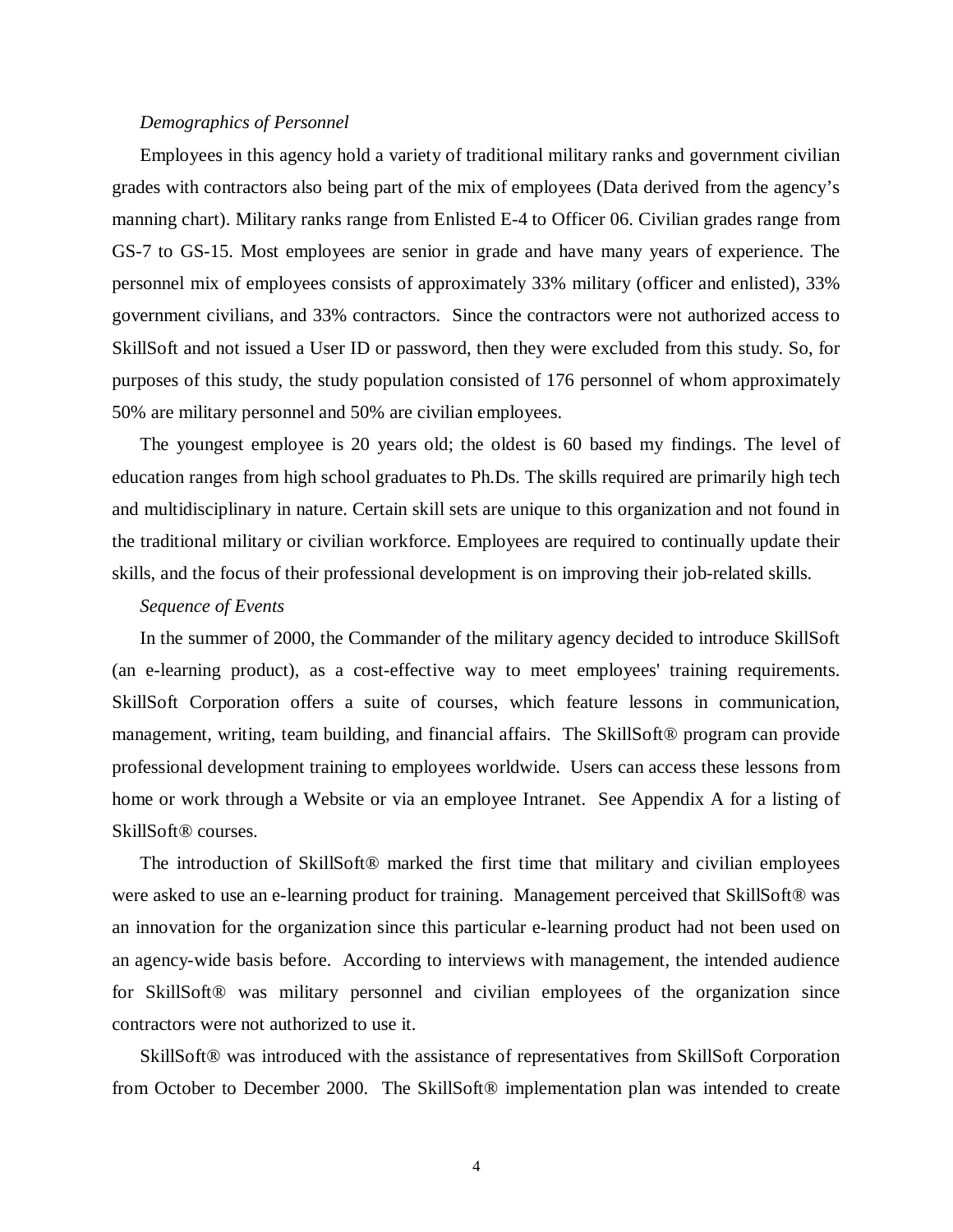awareness, encourage trial and acceptance of SkillSoft® as a routine way of obtaining professional development training or education. Awareness of SkillSoft® was created through the distribution of flyers, e-mail messages, information papers, briefings at the Commander's Update and Non-Commissioned Officer's (NCO) meeting, and product demonstrations. (Appendix B contains a copy of the flyer used in the awareness campaign). Flyers and e-mail messages were sent to all employees. The e-mail introduced SkillSoft® and described the library of courses available, the benefits of completing SkillSoft® courses, information on product availability, and the process for obtaining access to SkillSoft® courses. The Commander and his senior NCOs made announcements at subsequent meetings stressing that SkillSoft® was free and could be accessed from home or work via the Internet or the agency's Intranet. Product demonstrations consisted of a 20-minute slide presentation about the product and included a tutorial on how to log on and use the product. The Training Branch issued SkillSoft® user IDs and passwords in December 2000.

SkillSoft® was implemented within the military agency between December 2000 and March 2001. During the week of January 11, 2001, senior management issued a policy memo that mandated that all civilian employees were to complete one SkillSoft® course by the end of their rating period. The memo also encouraged military personnel to take at least one course. The intent of the memo was to encourage use of SkillSoft®. On March 1, 2001, approximately 39 employees out of the 176 employees issued a User ID and Password had attempted or completed a course in the SkillSoft® Library of Courses (SkillSoft® User Report, March 2001). This lack of use of SkillSoft® caused management to ask, what was going on with the implementation of SkillSoft®?

The Chief of Training wanted to better understand why employees were trying SkillSoft®, so he could find ways to encourage other employees to try the product. The Chief of Training (personal communication, 5 March 2001) preliminary findings indicated that, one employee said he liked being able to take training whenever he wanted too, another employee said that she liked being able to access the program at home or at work while another said he preferred attending traditional classroom instruction and was not interested in completing a SkillSoft® course. And a few employees said they were not aware of, had not tried, or had not yet decided to use SkillSoft®.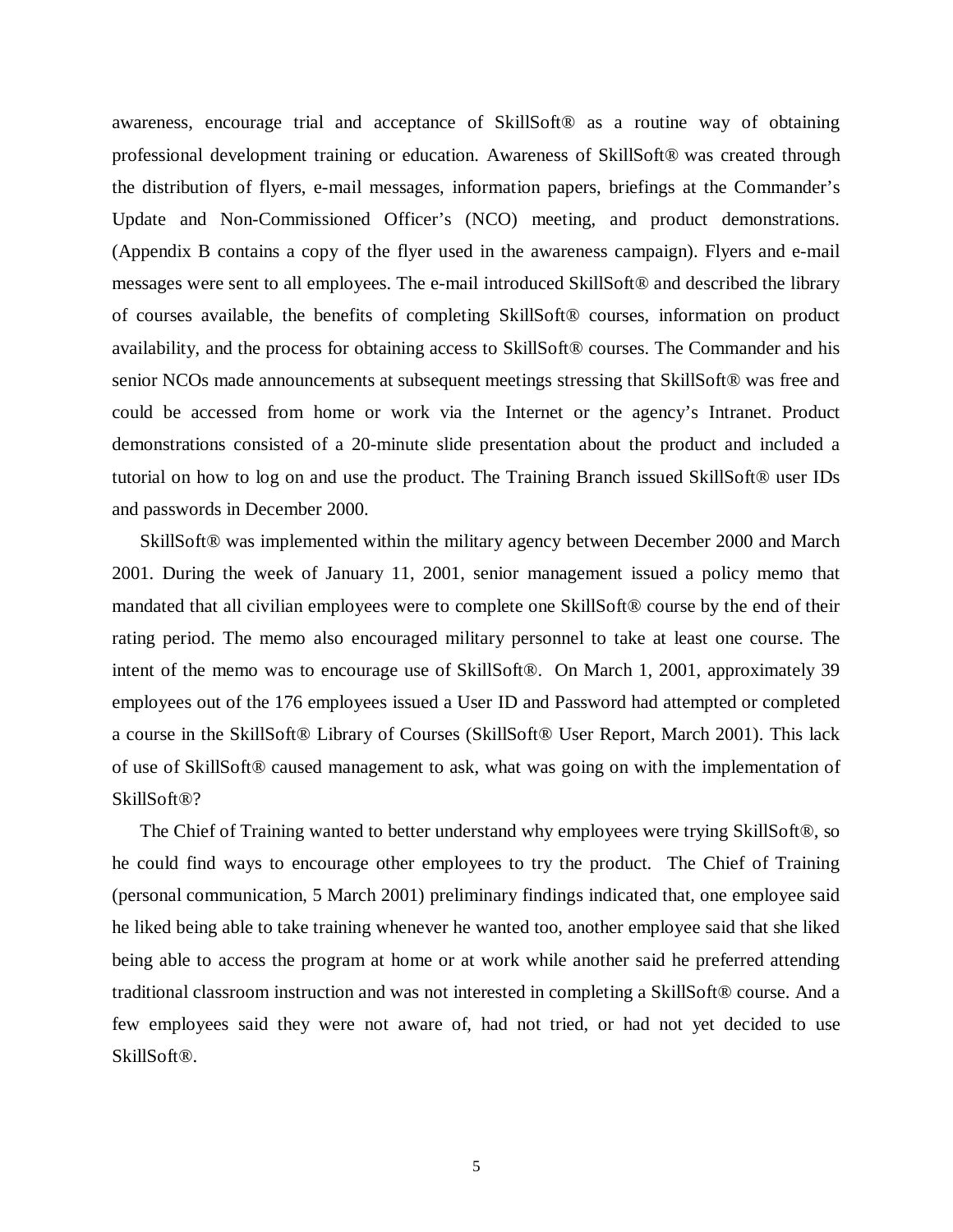So by mid-March 2001, the project leader (personal communication 16 March 2001) suggested that there appeared to be something going on with implementing SkillSoft® within the military organization based upon the low numbers of employees using the product. The project leader wanted to know, what was going on in the agency with the use SkillSoft®? Were employees aware of SkillSoft® and what was influencing the employee's' decision to try and use SkillSoft®? The Chief of Training (personal communication 16 March 2001) wanted to know how people felt about SkillSoft®. My research problem originated from the business questions that arose within the military agency so my research problem became, awareness of SkillSoft®, trial, evaluation and use of SkillSoft®, and influences on awareness, trial and use of SkillSoft®?

## **Statement of the Problem**

The literature reveals how and why the diffusion and adoption process occurs within education, business, and government agencies but few studies have described and provided a better understanding of how it occurs within military agencies from an individual perspective. Past research by Rogers (1995) has indicated that as a new product is introduced to a group of individuals, there appear to be varying degrees of awareness, interest, and trial of that product among potential users. This same process has been revealed to occur in many organizations. The diffusion and adoption process as it is called, also has been shown to be affected by personal, organizational, technological and change influences. The military agency's practical problem of identifying why employees are trying and what was influencing their trial of SkillSoft® appears to be a diffusion and adoption problem. So, my research problem was to better understand how the awareness, interest, trial, evaluation and use of SkillSoft® was occurring in this military agency and the influences on that process.

## **Purpose of the Study**

The purpose of this study was to better understand from an individual perspective, how the diffusion (spread) and adoption (acceptance) of SkillSoft® occurred in this military organization and how and what influences affected the process.

## **Significance of the Study**

 This study is significant because few researchers have described how the diffusion (spread) and adoption (acceptance) of an e-learning product occurred among employees of a military organization as perceived by members of that organization. Presenting the study participants personal images of the process adds a unique perspective on how the diffusion and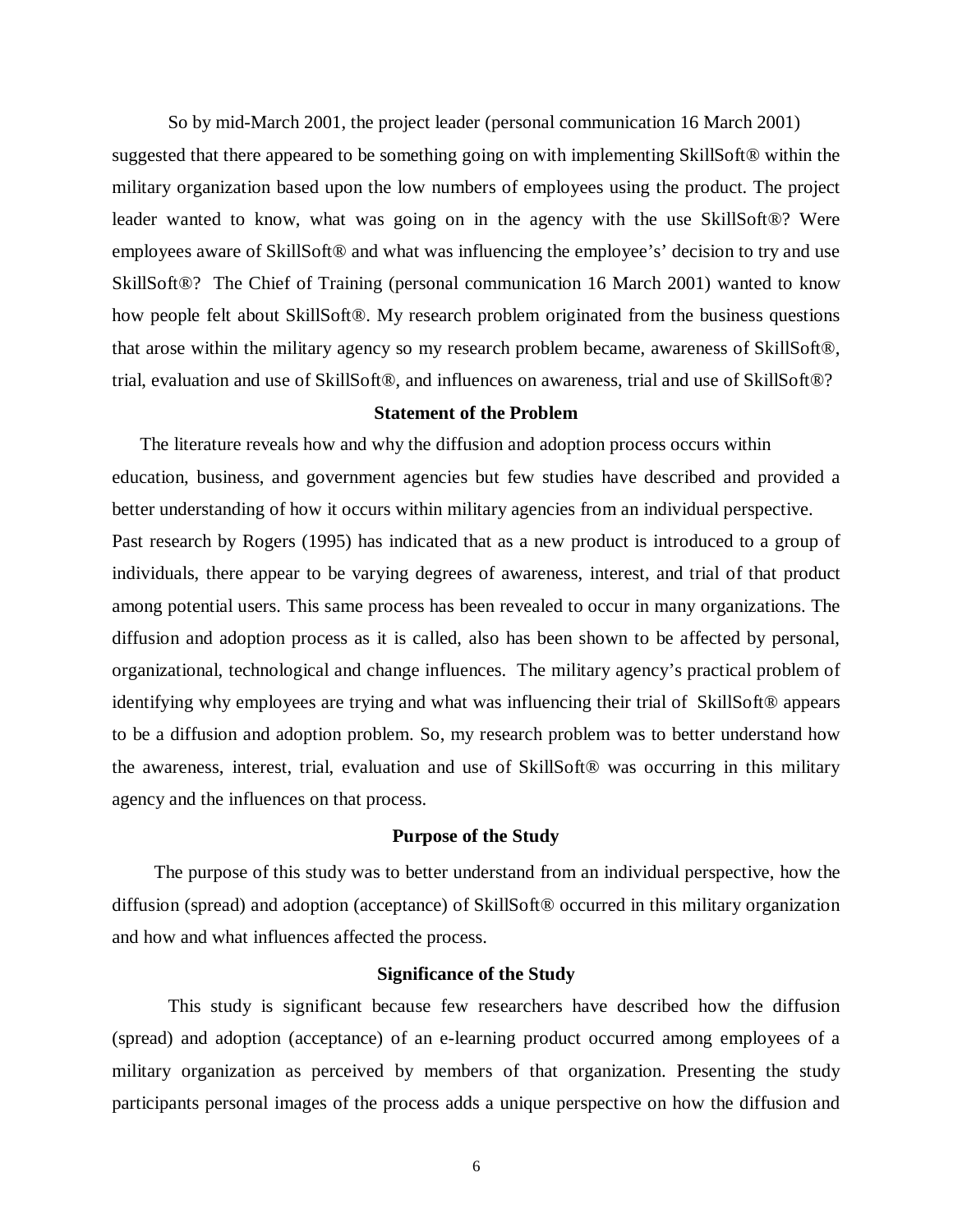adoption process occurs in a military organization that has been lacking in the literature. Relating personal perceptions of the influences that affected interviewees' awareness, interest, trial, evaluation and use of SkillSoft® provides an irreplaceable account of how various influences (personal, organizational, technological, mandated policy, change) may have affected the process. This study captured the perspectives of a student e-learning experience in a military organization, which was recommended as a future research initiative by Bonk and Wisher (2000).

## **Research Questions**

1. How did the diffusion (spread) and adoption (acceptance) of SkillSoft® occur among individuals within one military agency as perceived by members of the agency?

2. How did various influences (personal, organizational, and technological) affect the process?

## **Conceptual Framework for the Study**

I used Rogers and Shoemaker stages of adoption to breakdown the adoption process occurring within the agency into stages for better data collection and analysis. Rogers and Shoemaker (1971, p. 101) described the five stages of the adoption process as:

- *(1) Awareness.* The primary function of the awareness stage is to initiate the sequence of the later stages that lead to the eventual adoption or rejection of the innovation.
- *(2) Interest.* The main function of the interest stage is to increase the individual's awareness of and level of information about the innovation.
- *(3) Evaluation.* The individual applies the innovation to his/her present and anticipated future situation, and then decides whether or not to try it.
- *(4) Trial.* The main function of the trial stage is to demonstrate that the new idea is in the individual's own situation and determine its usefulness for possible complete adoption.
- *(5) Adoption.* At this stage, results of the trial are considered. On this basis of the trial, the decision is made to adopt (or reject) the innovation.

Using diffusion and adoption theory as a conceptual framework enabled me to shed new light on how the stages of the diffusion and adoption process occurred within a military organization from an individual perspective.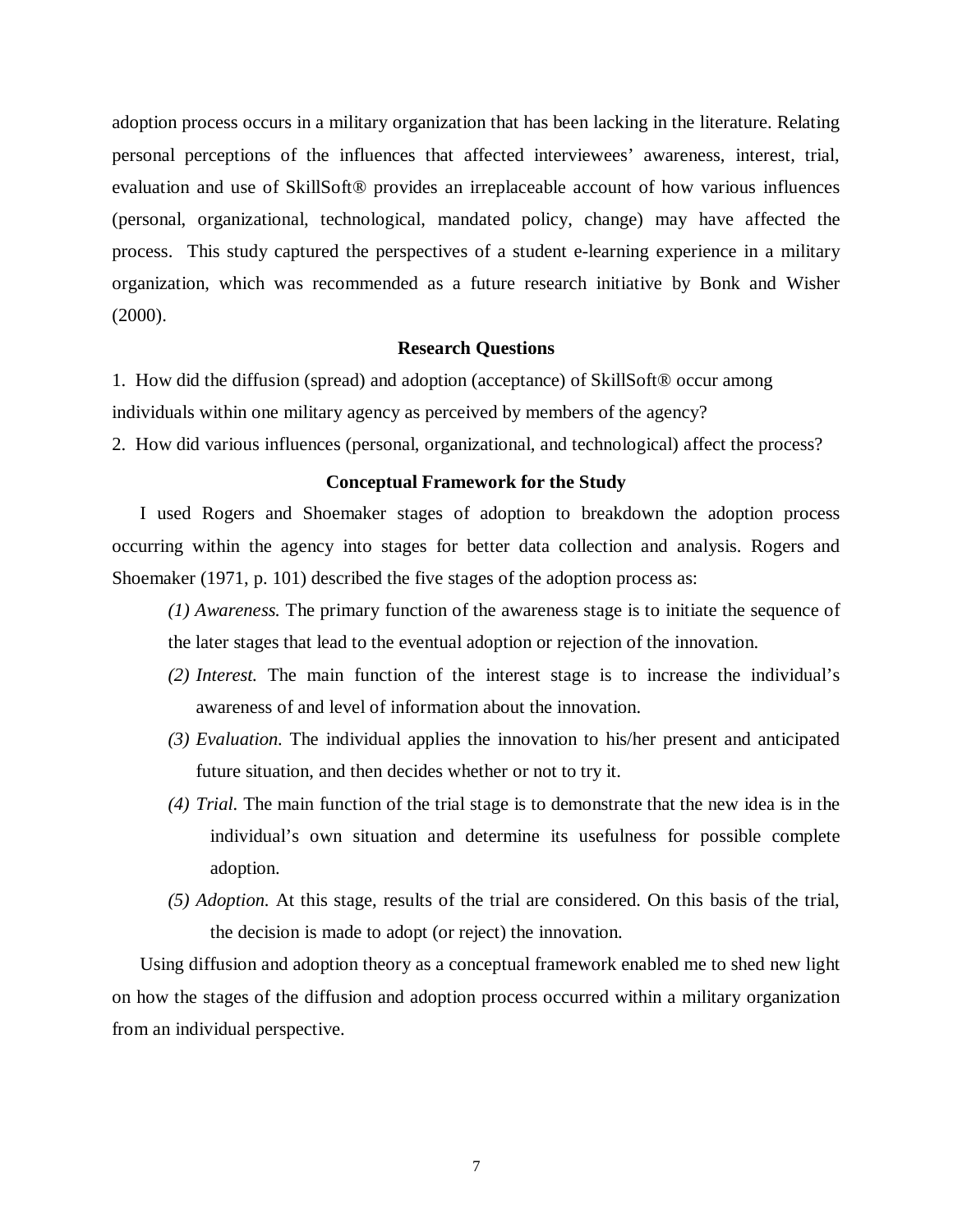#### **Assumptions of the Study**

The following assumptions guided this study of the diffusion and adoption process:

- (1) The easier an idea is to explain, to demonstrate the way it functions, or to associate it with other familiar concepts or existing technology, the more rapidly it is adopted by individuals.
- (2) Individuals go though different stages of awareness, interest, evaluation, trial, and adoption when considering a new idea.
- (3) There is always some uncertainty when considering new ideas and an individual's desire to reduce this uncertainty causes him or her to seek out new information as part of the decision process.
- (4) An organization's culture can both hinder and encourage the diffusion and adoption process. That culture can hinder the process by failing to have policies that encourage the adoption of a new practice or new technology and by failing to provide adequate time during work hours to adopt a new practice or technology. An organization's culture can encourage the process through supportive policies, managers who encourage the adoption of a new practice or technology, and by allowing employees to experiment with a new practice or technology during work hours.
- (5) Individual, organizational, and technological influences can affect the individual's willingness to adopt an innovation by both encouraging and hindering the diffusion and adoption process.
- (6) Individuals must have a reason to change. As they progress through the diffusion and adoption process, many employees will try to understand how they can benefit from the change to the new way to obtain training through the use of distance learning alternatives.

## **Definition of Terms**

- (1) *Adoption* in an organization is the decision to make full use of an innovation (Rogers, 1995, p. 389) Conceptually defined, adoption means that employees will routinely use SkillSoft® as another means for obtaining training or education (in addition to or in lieu of attending traditional classroom instruction).
- (2) *Change* involves the replacement of an already existing idea with another idea. Unlike innovation, which implies adoption of an idea perceived as new, change does not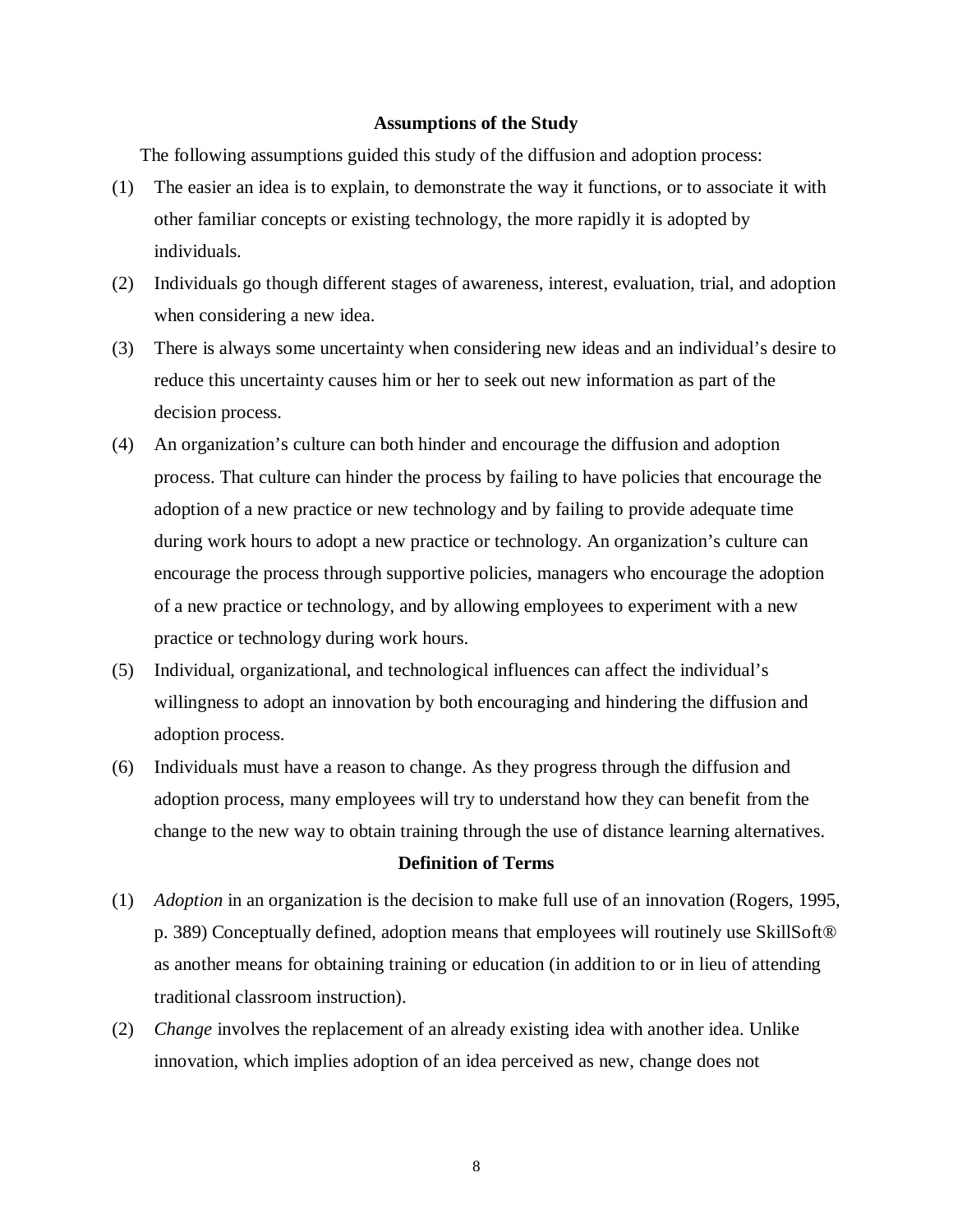necessarily involve a new idea. The idea being adopted may be perceived as new or may be familiar (Rogers & Agarwala-Rogers, 1976, p. 153).

- (3) *Communication* is a process in which participants create and share information with one another in order to reach mutual understanding. A typical communication model consists of a source, an encoder, a message, a channel, a decoder, and a receiver. However, communication in organizations is operationally defined as the process by which an idea is transferred from a source to a receiver with the intent of changing the receiver's behavior or opinion of the idea (Rogers & Agarwala-Rogers, 1976, pp. 9-10).
- (4) *Diffusion* is the spontaneous spread (dissemination) of new ideas or concepts from one person or group to another. For the purposes of this study, the terms diffusion and dissemination are interchangeable. Diffusion occurs over time and at different degrees of interest and understanding by the individuals involved in the process (Rogers, 1983, pp. 5-7). Conceptually defined, diffusion means the spread of an innovation (SkillSoft®) from management or employees to other employees. The diffusion process informs, encourages, and promotes the understanding of distance learning alternatives.
- (5) *Distance learning* is a system and a process that connects learners with distributed learning resources. The terms distance learning and distance education are synonymous for purposes of this study.
- (6) *Implementation* occurs when an individual "puts the idea into use" (Rogers, 1983, p. 20). Conceptually defined, implementation of SkillSoft® means that employees are using SkillSoft® to obtain training or education.
- (7) *Innovation* is "an idea, practice, or object that is perceived as new by an individual or other unit of adoption" (Rogers, 1995, p. 11).
- (8) *Shared vision* is a state of mind (a shared mental model) among all or most of the individuals within an organization that the change to the new idea is agreed upon and should be implemented (Senge, 1990, pp. 206-207).

## **Limitations of the Study**

This research was limited to one organization that was diffusing, adopting, and implementing SkillSoft®. The research was further limited by the degree of access granted by individuals within and the management of the organization. The study was also limited by the willingness of the participants to tell their stories of diffusion and adoption. This study communicates the